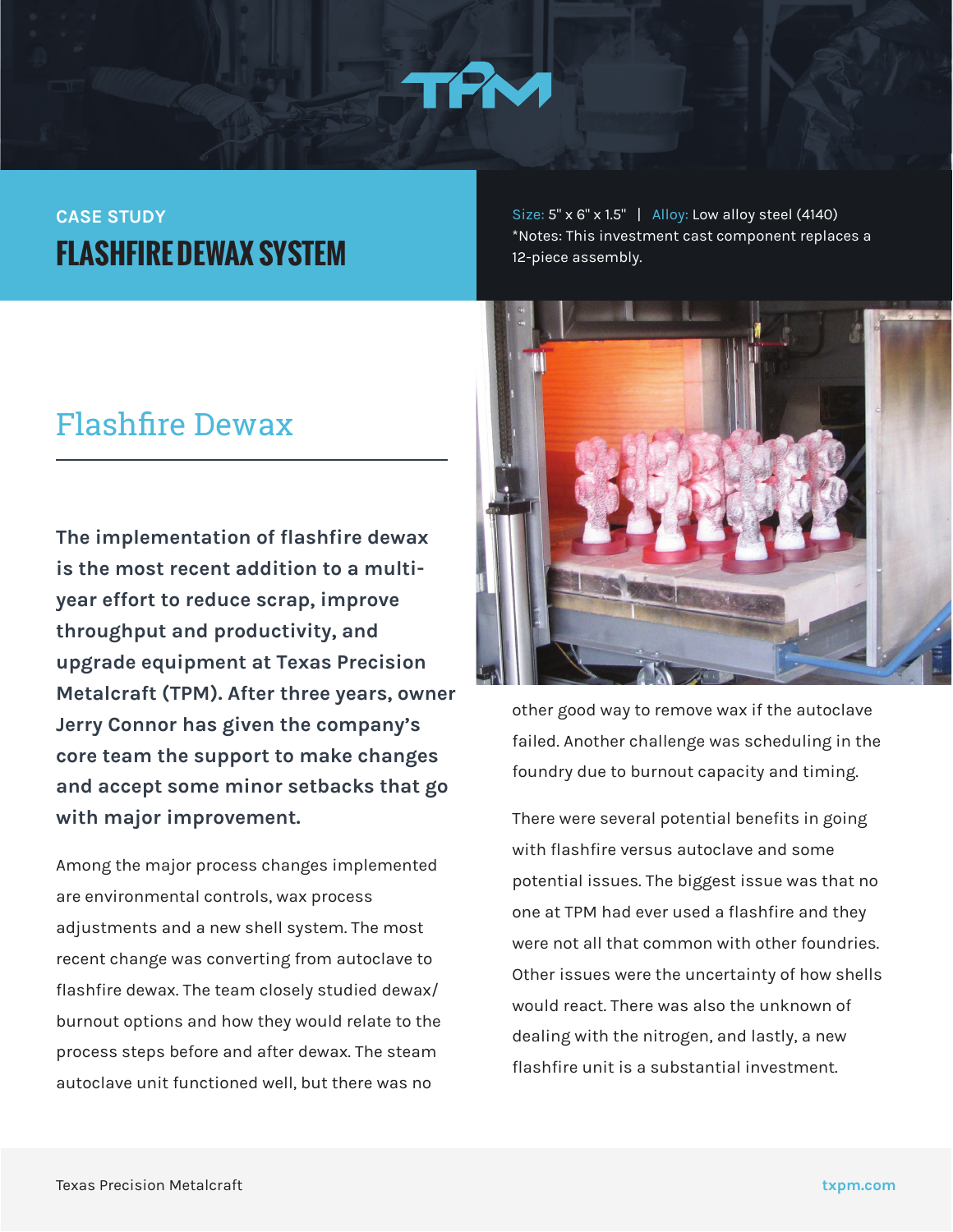# **CASE STUDY FLASHFIRE DEWAX SYSTEM CONT.**

Some of the expected benefits were: more reliable and simpler dewax operation, with both dewax and burnout occurring in one 20-25 minute cycle, and a reduction in use of the current aging burnout ovens from an average of three hours of burnout per shell. Because of this reduced oven time, scheduling of the foundry area was expected to be easier.

Several from TPM visited another investment foundry, Buddy Furnace, and observed their flashfire in action. Thanks to the cooperation of Lois Greil and the team there, TPM was able to dewax some of its own shells. After reviewing options and looking at all other potential areas for capital improvement, TPM purchased a Pacific Kiln standard Flashfire Dewax System with a load area that is 42" W x 48" D x 36" H and provisions for nine trees per load. TPM has realized many benefits since installing its flashfire unit. As with any new process, the company learned a few lessons along the way.

The original nitrogen generator was about half the size needed, so TPM used cylinders of liquid nitrogen. This turned out to be an effective backup plan.

There is no single best flashfire temperature for all foundries. TPM started at 1500˚F and experimented with temperatures from 1400˚F to 1800˚F on many different tree setups and load sizes. Plant Manager Jeff Crape ran trials to determine a best time and temperature. His goal was to find one happy medium versus having varying temperatures by part number.

Load timing is critical. Operators must be trained to understand the importance of getting trees on the table and getting the flashfire door closed. Experience has shown that staying under one minute from setting the first tree to pushing the table is its optimal timing.

Unload timing is also important, again for obvious reasons. The flashfire has a timer but TPM is still considering a more visual alarm, such as a flashing light.

Probably the biggest lesson learned was that any parts broken during dip or during preflashfire handling **must** be patched before flashfire. By design, the wax from the tree flows down a funnel/ring device into the inert atmosphere chamber. If a tree with a broken part is flashfired, the wax literally squirts out of the part, runs across the table, and catches on fire.